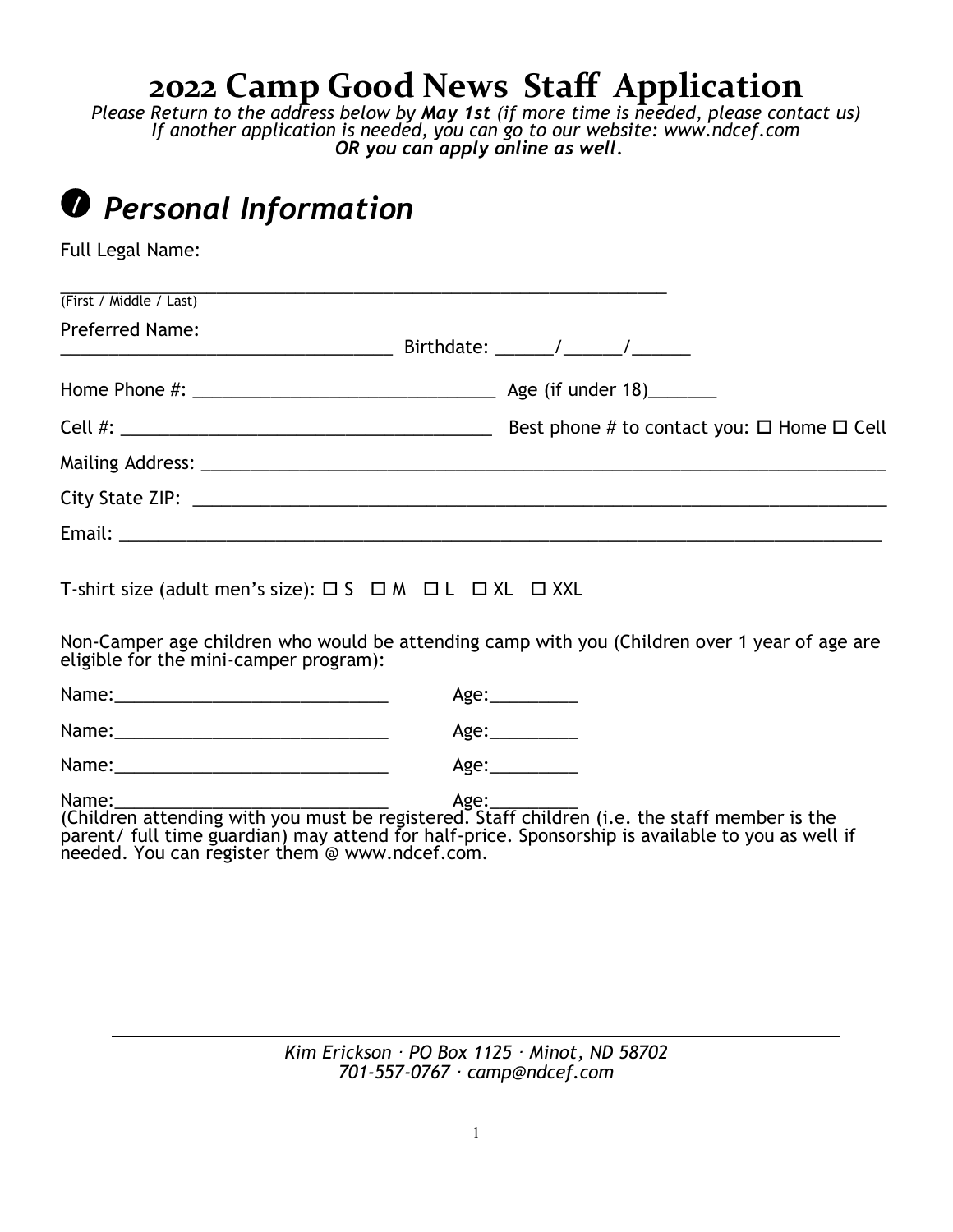

Have you received the Lord Jesus Christ as your personal Savior?  $\Box$  Yes  $\Box$  No

*If you responded "*yes" *to the question above, please respond to the following two questions in the space provided. (If you need more space, please attach an additional sheet of paper.)*

\_\_\_\_\_\_\_\_\_\_\_\_\_\_\_\_\_\_\_\_\_\_\_\_\_\_\_\_\_\_\_\_\_\_\_\_\_\_\_\_\_\_\_\_\_\_\_\_\_\_\_\_\_\_\_\_\_\_\_\_\_\_\_\_\_\_\_\_\_\_\_\_\_\_\_\_\_\_\_\_\_\_\_ \_\_\_\_\_\_\_\_\_\_\_\_\_\_\_\_\_\_\_\_\_\_\_\_\_\_\_\_\_\_\_\_\_\_\_\_\_\_\_\_\_\_\_\_\_\_\_\_\_\_\_\_\_\_\_\_\_\_\_\_\_\_\_\_\_\_\_\_\_\_\_\_\_\_\_\_\_\_\_\_\_\_\_ \_\_\_\_\_\_\_\_\_\_\_\_\_\_\_\_\_\_\_\_\_\_\_\_\_\_\_\_\_\_\_\_\_\_\_\_\_\_\_\_\_\_\_\_\_\_\_\_\_\_\_\_\_\_\_\_\_\_\_\_\_\_\_\_\_\_\_\_\_\_\_\_\_\_\_\_\_\_\_\_\_\_\_ \_\_\_\_\_\_\_\_\_\_\_\_\_\_\_\_\_\_\_\_\_\_\_\_\_\_\_\_\_\_\_\_\_\_\_\_\_\_\_\_\_\_\_\_\_\_\_\_\_\_\_\_\_\_\_\_\_\_\_\_\_\_\_\_\_\_\_\_\_\_\_\_\_\_\_\_\_\_\_\_\_\_\_

How did you come to know Jesus Christ as your personal Savior?

Please share how you are growing in your relationship with Jesus Christ. How is God working in your life right now?

\_\_\_\_\_\_\_\_\_\_\_\_\_\_\_\_\_\_\_\_\_\_\_\_\_\_\_\_\_\_\_\_\_\_\_\_\_\_\_\_\_\_\_\_\_\_\_\_\_\_\_\_\_\_\_\_\_\_\_\_\_\_\_\_\_\_\_\_\_\_\_\_\_\_\_\_\_\_\_\_\_\_\_ \_\_\_\_\_\_\_\_\_\_\_\_\_\_\_\_\_\_\_\_\_\_\_\_\_\_\_\_\_\_\_\_\_\_\_\_\_\_\_\_\_\_\_\_\_\_\_\_\_\_\_\_\_\_\_\_\_\_\_\_\_\_\_\_\_\_\_\_\_\_\_\_\_\_\_\_\_\_\_\_\_\_\_ \_\_\_\_\_\_\_\_\_\_\_\_\_\_\_\_\_\_\_\_\_\_\_\_\_\_\_\_\_\_\_\_\_\_\_\_\_\_\_\_\_\_\_\_\_\_\_\_\_\_\_\_\_\_\_\_\_\_\_\_\_\_\_\_\_\_\_\_\_\_\_\_\_\_\_\_\_\_\_\_\_\_\_ \_\_\_\_\_\_\_\_\_\_\_\_\_\_\_\_\_\_\_\_\_\_\_\_\_\_\_\_\_\_\_\_\_\_\_\_\_\_\_\_\_\_\_\_\_\_\_\_\_\_\_\_\_\_\_\_\_\_\_\_\_\_\_\_\_\_\_\_\_\_\_\_\_\_\_\_\_\_\_\_\_\_\_

\_\_\_\_\_\_\_\_\_\_\_\_\_\_\_\_\_\_\_\_\_\_\_\_\_\_\_\_\_\_\_\_\_\_\_\_\_\_\_\_\_\_\_\_\_\_\_\_\_\_\_\_\_\_\_\_\_\_\_\_\_\_\_\_\_\_\_\_\_\_\_\_\_\_\_\_\_\_\_\_\_\_\_ \_\_\_\_\_\_\_\_\_\_\_\_\_\_\_\_\_\_\_\_\_\_\_\_\_\_\_\_\_\_\_\_\_\_\_\_\_\_\_\_\_\_\_\_\_\_\_\_\_\_\_\_\_\_\_\_\_\_\_\_\_\_\_\_\_\_\_\_\_\_\_\_\_\_\_\_\_\_\_\_\_\_\_ \_\_\_\_\_\_\_\_\_\_\_\_\_\_\_\_\_\_\_\_\_\_\_\_\_\_\_\_\_\_\_\_\_\_\_\_\_\_\_\_\_\_\_\_\_\_\_\_\_\_\_\_\_\_\_\_\_\_\_\_\_\_\_\_\_\_\_\_\_\_\_\_\_\_\_\_\_\_\_\_\_\_\_

Is there anything in your life that would hinder you from serving effectively?

## *Your relationships with other Christians*

| Are you involved in a local church? $\Box$ Yes $\Box$ No |  |                                                               |  |  |
|----------------------------------------------------------|--|---------------------------------------------------------------|--|--|
| If you responded yes, please complete the following:     |  |                                                               |  |  |
|                                                          |  | Phone Number ________________________                         |  |  |
|                                                          |  |                                                               |  |  |
| Personal Reference:                                      |  |                                                               |  |  |
|                                                          |  | Phone Number & Email <b>Example 2014</b> Phone Number & Email |  |  |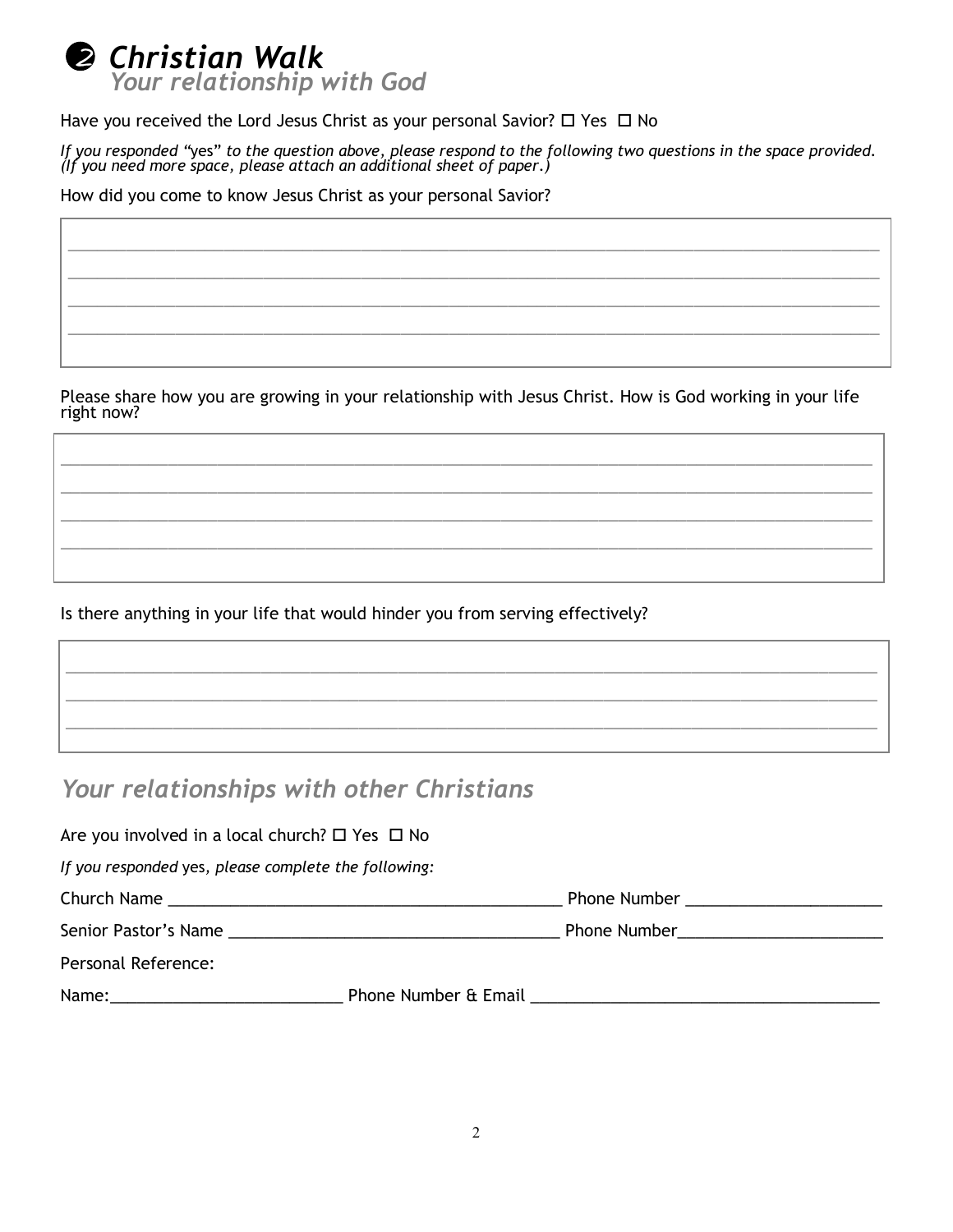#### *Camp Involvement* 3

*Your stay at camp*

Which week(s) of camp do you desire to serve?

 $\Box$  July 16-22 (Williston Basin Chapter)  $\Box$  July 23-29 (SW Chapter)

July 30-Aug 5 (NE Chapter, SE Chapter) August 6-12 (NW Chapter)

Please indicate what your housing need is:

Need housing  $\Box$  I will bring a camper  $\Box$  Other  $\Box$  \_\_\_\_\_\_\_\_\_\_\_\_\_\_\_\_\_\_\_\_\_\_\_\_\_

## *Your Role*

The following is a list of positions available for camp:

| 4 Bible Teachers                      | 6-8 Skills Teachers                     |
|---------------------------------------|-----------------------------------------|
| 1 Nurse                               | 1 Points Person*                        |
| 4 Senior Male Counselors (ages 18+)   | 4 Junior Male Counselors (ages 15-18)   |
| 5 Senior Female Counselors (ages 18+) | 5 Junior Female Counselors (ages 15-18) |
| 6-8 Service Team (ages 14-15 usually) | 3 Cooks                                 |
| 1 Head Cook                           | 1 Camp Speaker                          |
| 1 Missions Time Leader                | 2 Canteen Assistants*                   |
| 1 Evening Snack Coordinator*          | 2 Checkers*                             |
| 2 Waterfront Manager*                 | 1 Beachfront Manager*                   |
| 3 Mini Camper Director and assistants | Grandparents (1 grandpa, 1 grandma)     |
| Dishwasher                            |                                         |

\_\_\_\_\_\_\_\_\_\_\_\_\_\_\_\_\_\_\_\_\_\_\_\_\_\_\_\_\_\_\_\_\_\_\_\_\_\_\_\_\_\_\_\_\_\_\_\_\_\_\_\_\_\_\_\_\_\_\_\_\_\_\_\_\_\_\_\_\_\_\_\_\_\_\_\_\_\_\_\_

\* These are smaller jobs that are to be paired with some of the other roles

\*\* The last page gives detail about some of these roles

What kind of work are you interested in doing at camp? \_\_\_\_\_\_\_\_\_\_\_\_\_\_\_\_\_\_\_\_\_\_\_\_\_ \_\_\_\_\_\_\_\_\_\_\_\_\_\_\_\_\_\_\_\_\_\_\_\_\_\_\_\_\_\_\_\_\_\_\_\_\_\_\_\_\_\_\_\_\_\_\_\_\_\_\_\_\_\_\_\_\_\_\_\_\_\_\_\_\_\_\_\_\_\_\_\_\_\_\_\_\_\_\_\_

With what age group do you work best?\_\_\_\_\_\_\_\_\_\_\_\_\_\_\_\_\_\_\_\_\_\_\_\_\_\_\_\_\_\_\_\_\_\_\_\_\_\_\_\_\_\_\_\_\_\_\_\_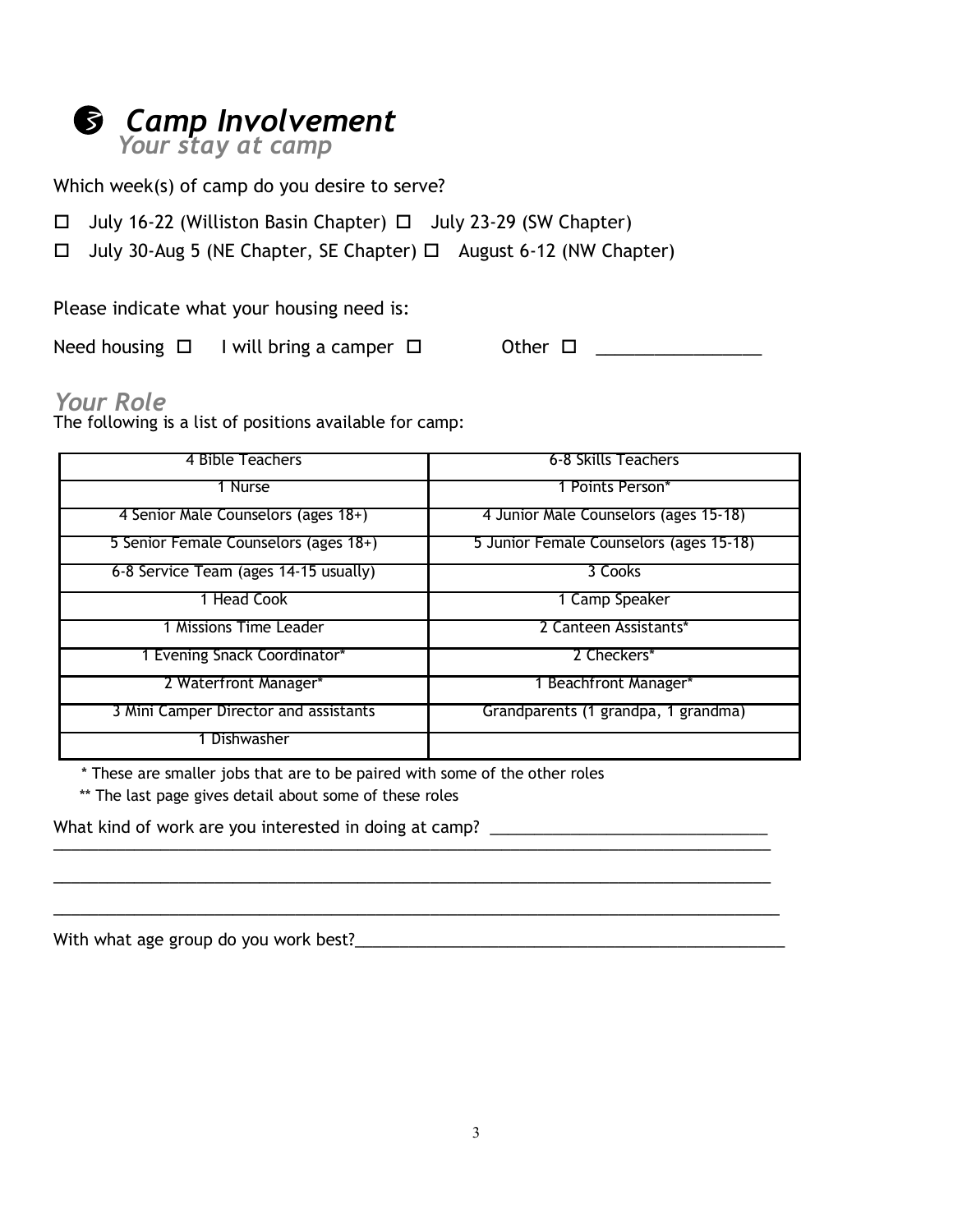# *\*\*Camp Job Descriptions*

**Bible Teacher:** Teach a 45 min. class twice daily for 4 days using CEF materials

**Evening Snack Coordinator:** Organize and distribute the evening snack for all of camp each evening. (Please let us know if you are interested in planning and bringing the snacks to camp. Camp will cover the cost)

**Waterfront Manager:** Manage all boats making sure each boat has an adult and all are wearing life jackets. This person will also insure that all equipment is put away properly.

**Points Person:** Tally all points from Verse O' Rama each afternoon and tally team points each evening.

**Skills Teacher:** Plan and lead a 45 min. class twice daily for 4 days of a skill of your choosing such as those listed above.

**Canteen Assistants :** Assist with the snack shop each afternoon.

**Checkers:** Do cabin and bed inspections and determine cabin and bed winners each day.

**Beachfront Manager:** Sit at the gate to the swimming area to run check-in and check-out during swim time in accordance with our buddy system.

**Mini Camper Director/Assistants:** Organize and run child care for all non-camper age children (over 1 year old) through out the day as their parents serve in their roles at camp.

**Missions Time Leader:** Lead a 30 minute session Monday-Thursday sharing something like the following: a personal missions experience, what missions is and how children can be missionaries, the stories of past missionaries, about a specific missions organization.

**Service Team:** This team will fill in the vitals service roles that help make camp run such as dining hall clean-up, dishes, cleaning bathrooms, helping with mini campers, assisting in classes, and other jobs as they arise.

**Lifeguard:** Oversee swim time for an hour and a half each afternoon and then again from for 45 min in the evening if a team chooses swimming at Team Time.

**Dishwasher:** Works to maintain clean, orderly kitchen area and expedite the cleaning process by washing and putting away dishes that come in during kitchen prep time (before meals & after STM's finish meal celan-up)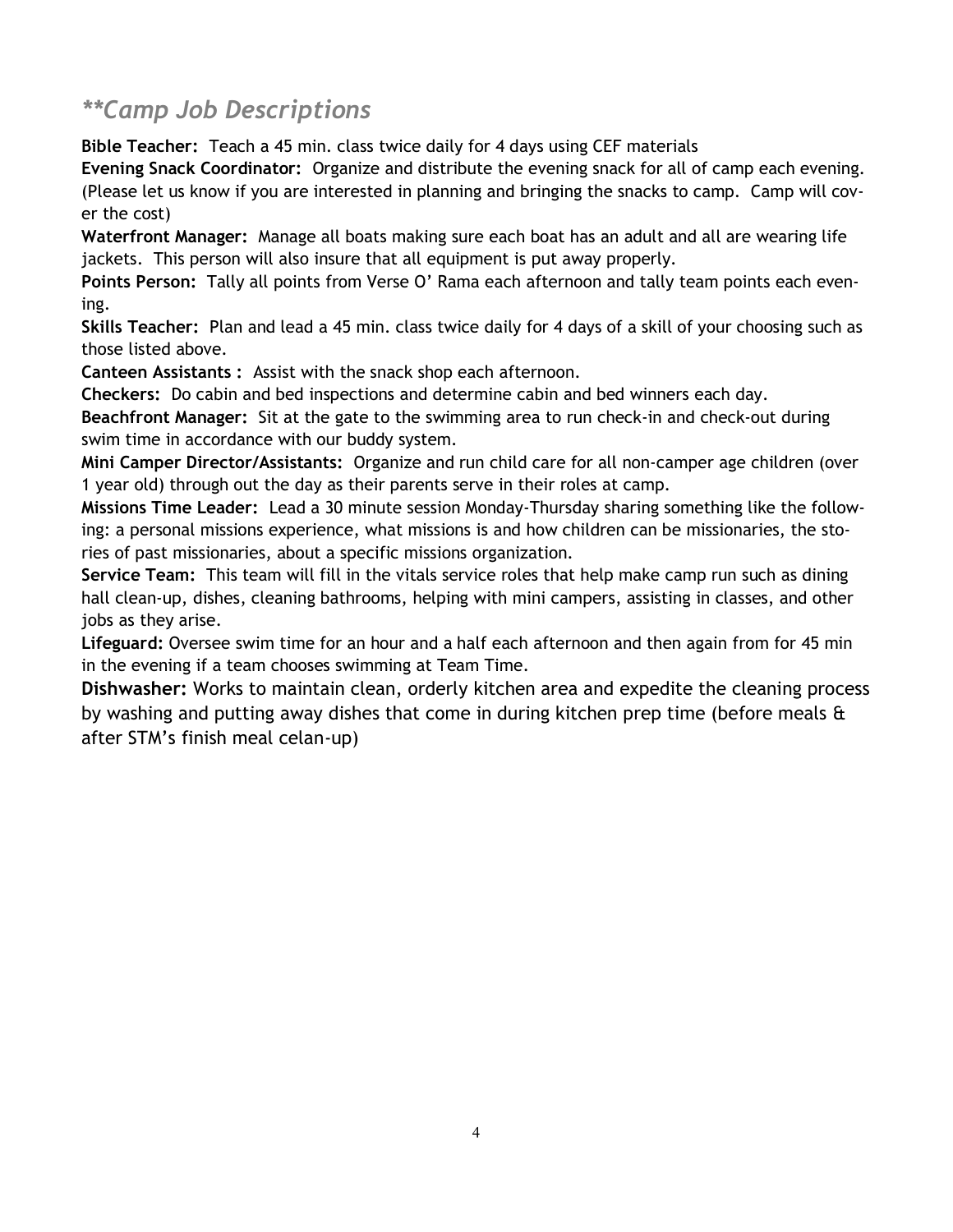

# 4 *Medical Information*

### *Adults*

Do you (or any non-camper age children) have any food allergies or dietary restrictions?  $\Box$  Yes  $\Box$  No

*If you responded* yes*, please complete the following:*

Please list food allergies and/or dietary restrictions below (Please note whether these are for you or your child):  $\frac{1}{2}$  ,  $\frac{1}{2}$  ,  $\frac{1}{2}$  ,  $\frac{1}{2}$  ,  $\frac{1}{2}$  ,  $\frac{1}{2}$  ,  $\frac{1}{2}$  ,  $\frac{1}{2}$  ,  $\frac{1}{2}$  ,  $\frac{1}{2}$  ,  $\frac{1}{2}$  ,  $\frac{1}{2}$  ,  $\frac{1}{2}$  ,  $\frac{1}{2}$  ,  $\frac{1}{2}$  ,  $\frac{1}{2}$  ,  $\frac{1}{2}$  ,  $\frac{1}{2}$  ,  $\frac{1$ 

\_\_\_\_\_\_\_\_\_\_\_\_\_\_\_\_\_\_\_\_\_\_\_\_\_\_\_\_\_\_\_\_\_\_\_\_\_\_\_\_\_\_\_\_\_\_\_\_\_\_\_\_\_\_\_\_\_\_\_\_\_\_\_\_\_\_\_\_\_\_\_\_\_\_\_\_\_\_\_\_

\_\_\_\_\_\_\_\_\_\_\_\_\_\_\_\_\_\_\_\_\_\_\_\_\_\_\_\_\_\_\_\_\_\_\_\_\_\_\_\_\_\_\_\_\_\_\_\_\_\_\_\_\_\_\_\_\_\_\_\_\_\_\_\_\_\_\_\_\_\_\_\_\_\_\_\_\_\_\_\_

# *Minors ONLY*

Do you have any of the following conditions:

 $\Box$  Seizures  $\Box$  Athsma  $\Box$  Non-food allergies  $\Box$  Diabetes  $\Box$  Daily Meds

\_\_\_\_\_\_\_\_\_\_\_\_\_\_\_\_\_\_\_\_\_\_\_\_\_\_\_\_\_\_\_\_\_\_\_\_\_\_\_\_\_\_\_\_\_\_\_\_\_\_\_\_\_\_\_\_\_\_\_\_\_\_\_\_\_\_\_\_\_\_\_\_\_\_\_\_\_\_\_\_

\_\_\_\_\_\_\_\_\_\_\_\_\_\_\_\_\_\_\_\_\_\_\_\_\_\_\_\_\_\_\_\_\_\_\_\_\_\_\_\_\_\_\_\_\_\_\_\_\_\_\_\_\_\_\_\_\_\_\_\_\_\_\_\_\_\_\_\_\_\_\_\_\_\_\_\_\_\_\_\_

\_\_\_\_\_\_\_\_\_\_\_\_\_\_\_\_\_\_\_\_\_\_\_\_\_\_\_\_\_\_\_\_\_\_\_\_\_\_\_\_\_\_\_\_\_\_\_\_\_\_\_\_\_\_\_\_\_\_\_\_\_\_\_\_\_\_\_\_\_\_\_\_\_\_\_\_\_\_\_\_

\_\_\_\_\_\_\_\_\_\_\_\_\_\_\_\_\_\_\_\_\_\_\_\_\_\_\_\_\_\_\_\_\_\_\_\_\_\_\_\_\_\_\_\_\_\_\_\_\_\_\_\_\_\_\_\_\_\_\_\_\_\_\_\_\_\_\_\_\_\_\_\_\_\_\_\_\_\_\_\_

\_\_\_\_\_\_\_\_\_\_\_\_\_\_\_\_\_\_\_\_\_\_\_\_\_\_\_\_\_\_\_\_\_\_\_\_\_\_\_\_\_\_\_\_\_\_\_\_\_\_\_\_\_\_\_\_\_\_\_\_\_\_\_\_\_\_\_\_\_\_\_\_\_\_\_\_\_\_\_\_

\_\_\_\_\_\_\_\_\_\_\_\_\_\_\_\_\_\_\_\_\_\_\_\_\_\_\_\_\_\_\_\_\_\_\_\_\_\_\_\_\_\_\_\_\_\_\_\_\_\_\_\_\_\_\_\_\_\_\_\_\_\_\_\_\_\_\_\_\_\_\_\_\_\_\_\_\_\_\_\_

 $\square$  Dietary Restrictions or Food Alergies  $\square$  Other

*If you responded* yes to any of these*, please complete the following:*

Is there anything else we need to know regarding these conditions? \_\_\_\_\_\_\_\_\_\_\_\_\_\_\_\_\_\_\_\_\_\_\_\_\_\_\_\_\_\_\_\_\_\_\_\_\_\_\_\_\_\_\_\_\_\_\_\_\_\_\_\_\_\_\_\_\_\_\_\_\_\_\_\_\_\_\_\_\_\_\_\_\_\_\_\_\_\_\_\_

Please list food allergies and/or dietary restrictions below: \_\_\_\_\_\_\_\_\_\_\_\_\_\_\_\_\_\_\_\_\_\_\_\_\_\_\_\_\_\_\_\_\_\_\_\_\_\_\_\_\_\_\_\_\_\_\_\_\_\_\_\_\_\_\_\_\_\_\_\_\_\_\_\_\_\_\_\_\_\_\_\_\_\_\_\_\_\_\_\_

Please list daily meds and dosages below: \_\_\_\_\_\_\_\_\_\_\_\_\_\_\_\_\_\_\_\_\_\_\_\_\_\_\_\_\_\_\_\_\_\_\_\_\_\_\_\_\_\_\_\_\_\_\_\_\_\_\_\_\_\_\_\_\_\_\_\_\_\_\_\_\_\_\_\_\_\_\_\_\_\_\_\_\_\_\_\_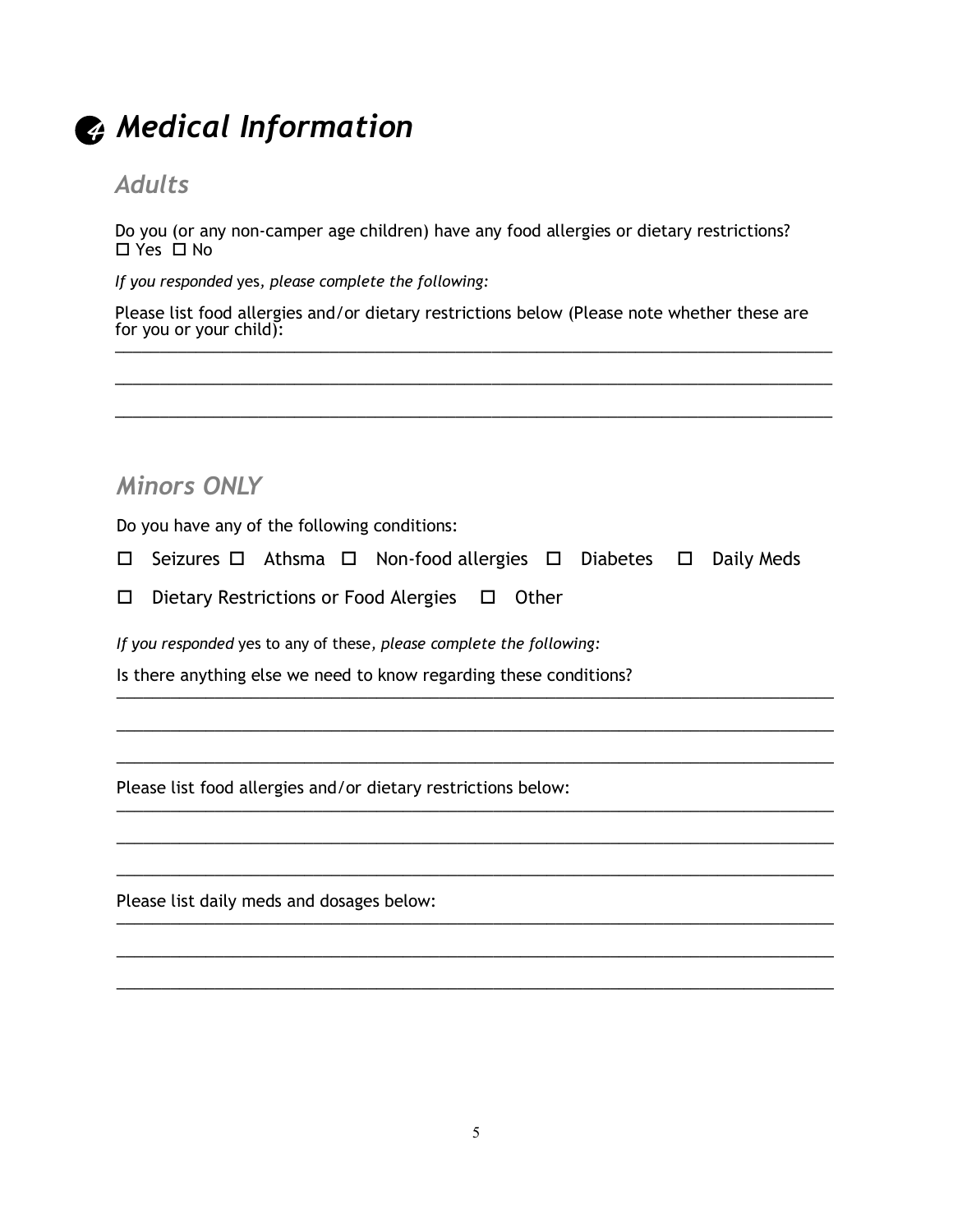# *Medical Information cont.* (for minors)

| Insurance Info:                                                                                                                                                                                                                                                                                                                       |  |
|---------------------------------------------------------------------------------------------------------------------------------------------------------------------------------------------------------------------------------------------------------------------------------------------------------------------------------------|--|
|                                                                                                                                                                                                                                                                                                                                       |  |
|                                                                                                                                                                                                                                                                                                                                       |  |
|                                                                                                                                                                                                                                                                                                                                       |  |
|                                                                                                                                                                                                                                                                                                                                       |  |
| <b>Parental Consent:</b>                                                                                                                                                                                                                                                                                                              |  |
| $\Box$ I hereby give full permission for emergency medical treatment for my child while s/he is<br>under the care of Camp Good News staff. I understand that every necessary precaution will<br>be taken to ensure my child's safety during camp. By signing, I verify that I am the parent/<br>guardian and that I grant permission. |  |
|                                                                                                                                                                                                                                                                                                                                       |  |

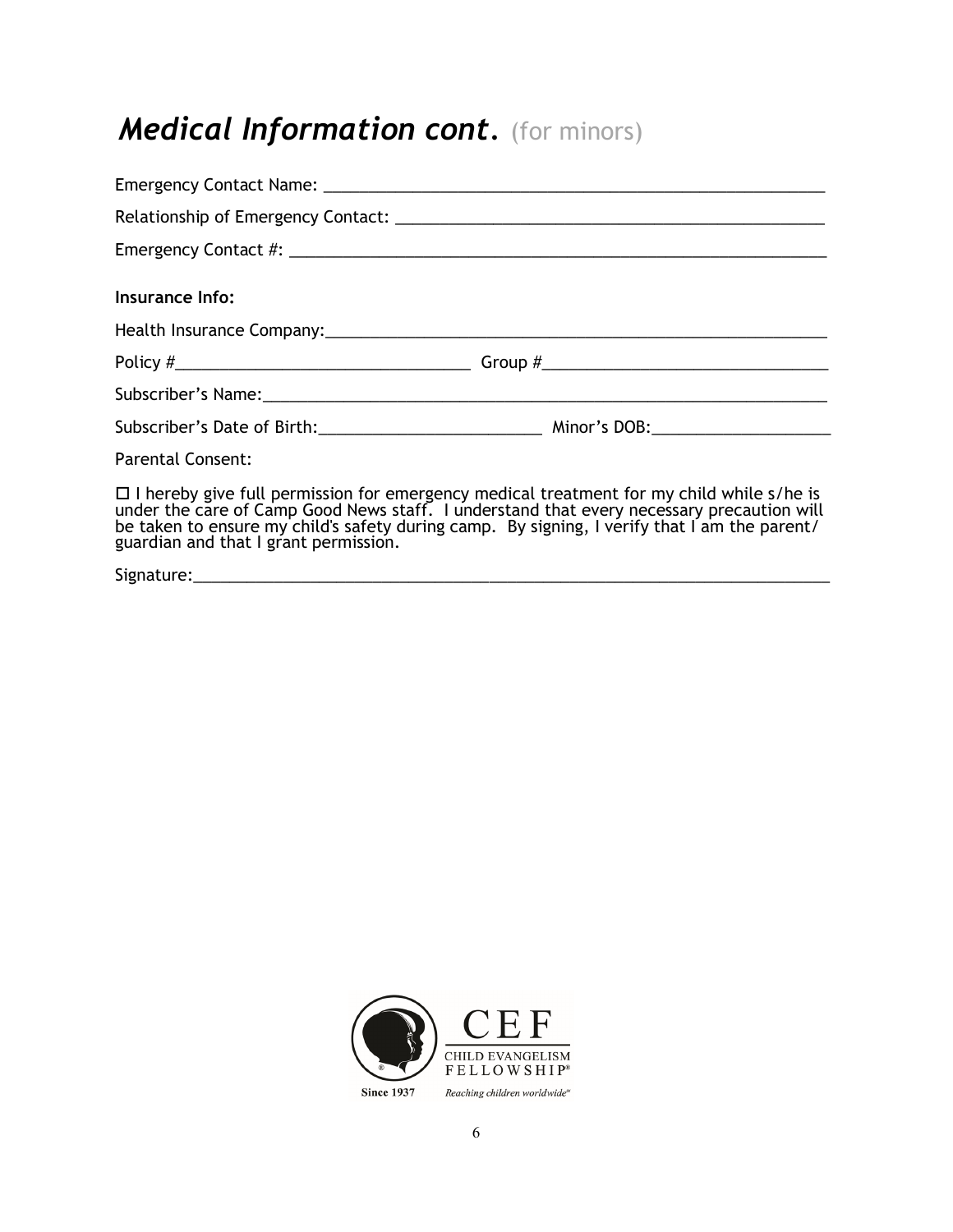### **Doctrinal Protection Policy**

Adopted by CEF International Board of Trustees May 6, 2002

*Child Evangelism Fellowship*® continues in its commitment to its Statement of Faith, which embodies the non-negotiable and historic beliefs of evangelical Christians.

Within the community of evangelical believers various distinctives exist which do not prevent our fellowship in the Lord and our effectiveness as child evangelists.

We therefore resolve that *CEF®* workers are qualified by their unreserved commitment to CEF's Statement of Faith and their further commitment in all *CEF* activities to refrain from teaching or otherwise advocating doctrinal distinctives either contrary to or in addition to the Statement of Faith.

#### **Child Evangelism Fellowship Worker's Compliance Agreement**

(Updated March 2011)

Recognizing the spiritual need of boys and girls in our community and around the world, I would like to assist in the work of *Child Evangelism Fellowship* (*CEF*).

I understand that *CEF* is without specific denominational affiliation, and have read the Statement of Faith and *CEF* Doctrinal Protection Policy. In becoming a coworker with *CEF*, and in order to protect the ministry, I agree not to propagate or practice in *CEF* ministries any distinctive or controversial doctrines, methods and practices that would go beyond the *CEF* Statement of Faith and the approved *CEF*  curriculum. These would include but not be limited to such things as modes of baptism, speaking in tongues, interpretation of Scripture by experience, healing on demand, etc. I understand that anyone who does not adhere to this agreement cannot serve with *CEF* as paid staff or volunteer.

In teaching Bible lessons in core *CEF* programs I will use exclusively materials approved by *CEF*.

In offering my services I trust the Lord to make me a faithful servant, and should problems arise between *CEF* and me that cannot be fully reconciled, I will quietly withdraw to preserve the harmony essential to having an effective Christian witness.

By signing below, I indicate:

- My agreement with the Statement of Faith, and that
- I will abide by the above Worker's Compliance Agreement, and that

• I will abide by the policies of CEF as long as I am actively involved. (Only applicable in the USA):

• I have reviewed the Protecting Today's Child presentation (866-878-4182 or www.cefonline.com/childprotection) in the last 12 months.

| Signed     | Date                  |
|------------|-----------------------|
| Print name | Affiliation<br>Church |
| Address    |                       |